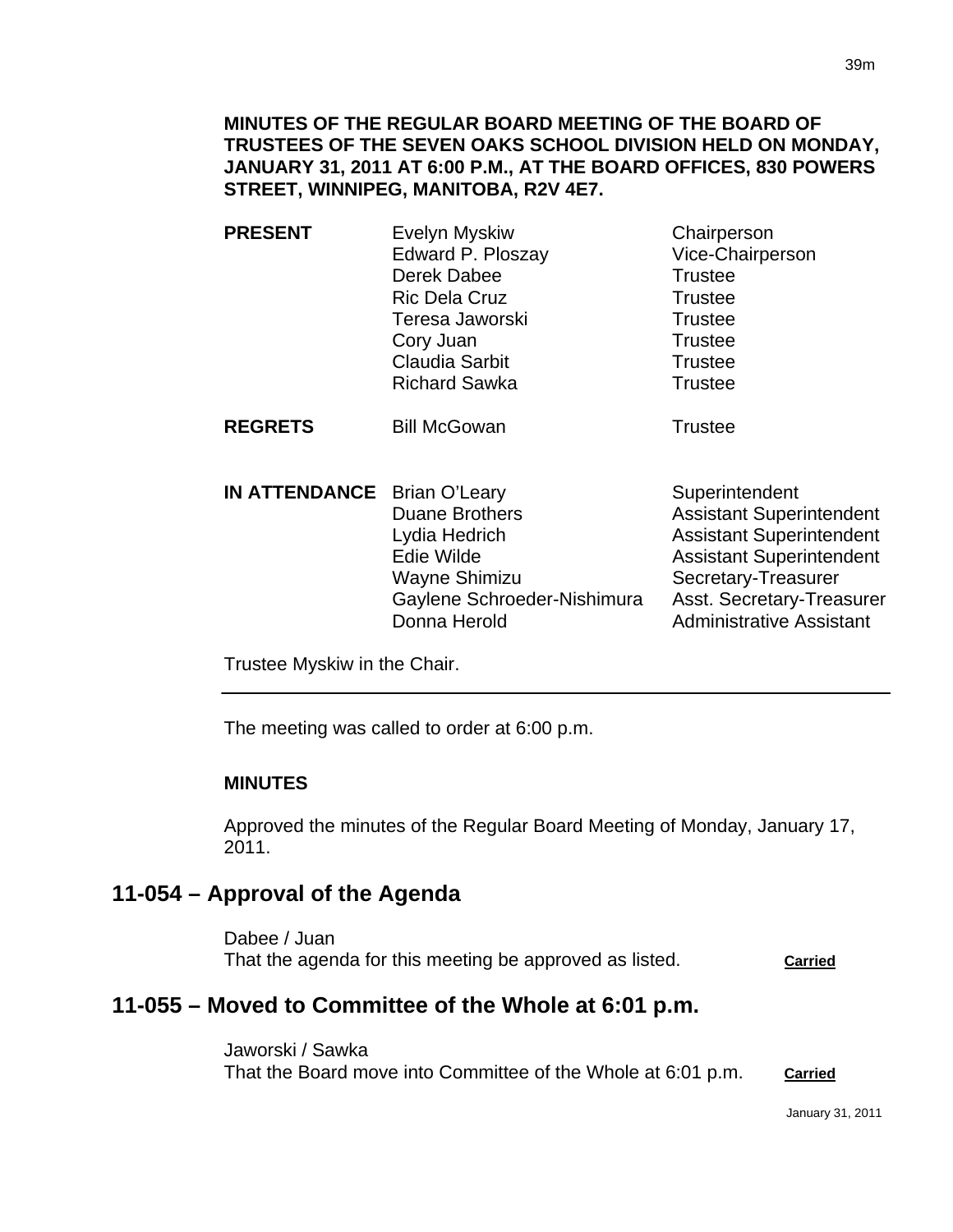## **SPECIAL ORDER**

6:02 p.m. Corey Myco, and Julie Horbal – ChangeMakers. Technology Review.

## **OFFICERS' REPORT**

- Trustees Dela Cruz and Jaworski and Sawka reported on developments arising from collective bargaining.
- **Trustee Juan reported on MSBA Regional meeting.**

# **SUPERINTENDENTS' PERSONNEL REPORT**

# **11-056 – Superintendents' Personnel Report**

Jaworski / Sawka That the Superintendents' Personnel Report be ratified. **Carried**

### TEACHER APPOINTMENTS

Appointed the following to Limited Teacher-General (Term) contracts:

Jeannine Beattie, full-time (1.00), effective February 7, 2011 to June 30, 2011 Danielle Deck, part-time (.50), effective February 7, 2011 to June 30, 2011 Michelle Dombek, full-time (1.00), effective January 18, 2011 to June 30, 2011 Craig Gawryluk, full-time (1.00), effective February 8, 2011 to June 30, 2011 Navjeet Kambo, full-time (1.00), effective February 1, 2011 to June 30, 2011 Syd Korsunsky, full-time (1.00), effective January 24, 2011 (indefinite) Anna Lerner, full-time (1.00), effective January 17, 2011 to March 25, 2011 Andrea Mair, part-time (.50), effective February 7, 2011 to June 30, 2011 John Mantolino, part-time (.50) effective February 1, 2011 to June 30, 2011 Michelle Poirier, full-time (1.00), effective February 7, 2011 to June 30, 2011 Sumit Sharda, full-time (1.00), effective February 7, 2011 to June 30, 2011

### ACCOUNTING SUPERVISOR APPOINTMENT

Appointed Barb Thiessen to the position of Accounting Supervisor, full-time (1.00), effective February 7, 2011.

### COMMUNITY COORDINATOR APPOINTMENTS

Appointed the following to the position of Community Coordinator effective January 10, 2011: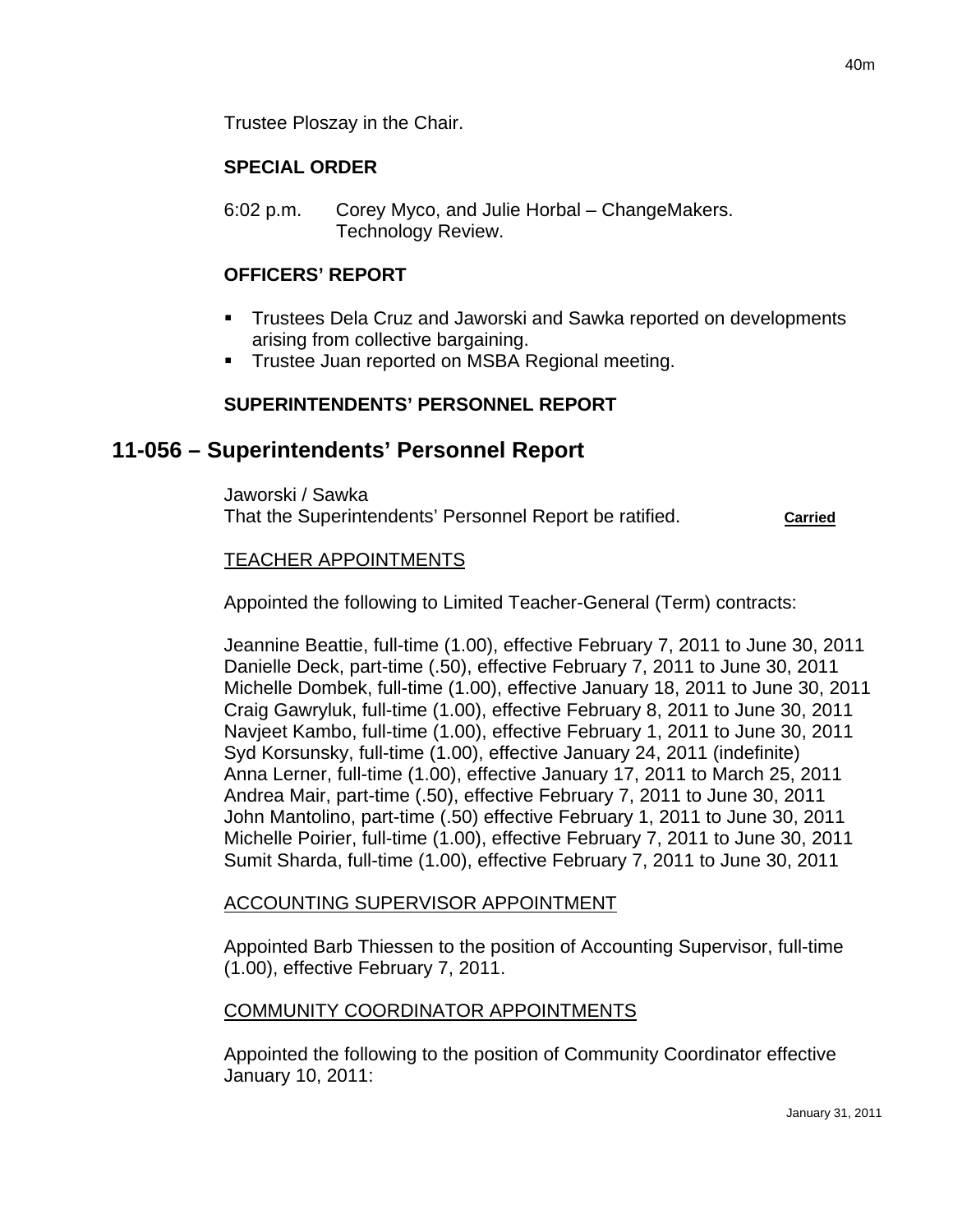#### **SUPERINTENDENTS' PERSONNEL REPORT**

Donna Giesbrecht, part-time (.75) Debbie Talling, part-time (.75)

David Mathers, full-time (1.00) Veronica Thiffeault, part-time (.75) Marielle Meades, part-time (.75) Christine Turnbull, part-time (.79) Cheryl Rajfur, half-time (.50) Marianne Van Aert, part-time (.63)

### TEACHER LEAVE OF ABSENCE

Granted Mary Robertson a full-time (1.00) leave of absence, without pay, effective May 2, 2011 to June 30, 2011.

### TEACHER MATERNITY/PARENTAL LEAVE OF ABSENCE

Granted Chris Buffie parental leave effective February 7, 2011 to March 4, 2011.

### PARAPROFESSIONAL LEAVE OF ABSENCE

Granted Roberta Abraham a full-time leave of absence, without pay, effective January 22, 2011 to June 30, 2011.

### PARAPROFESSIONAL MATERNITY/PARENTAL LEAVES OF ABSENCE

Granted Sylvia Furtado maternity and parental leave effective February 7, 2011 to February 7, 2012.

Granted Rob Wrigley parental leave effective January 10, 2011 to June 30, 2011.

#### ADMINISTRATOR RETIREMENT

Received notice of intent to retire from Eunice Pratt, administrator, effective June 30, 2011.

#### SECRETARY RETIREMENT

Received notice of intent to retire from Judy Carpenter, school secretary, effective June 30, 2011.

#### PARAPROFESSIONAL RETIREMENT

Received notice of intent to retire from Theresa Wojciechowski, paraprofessional, effective February 4, 2011.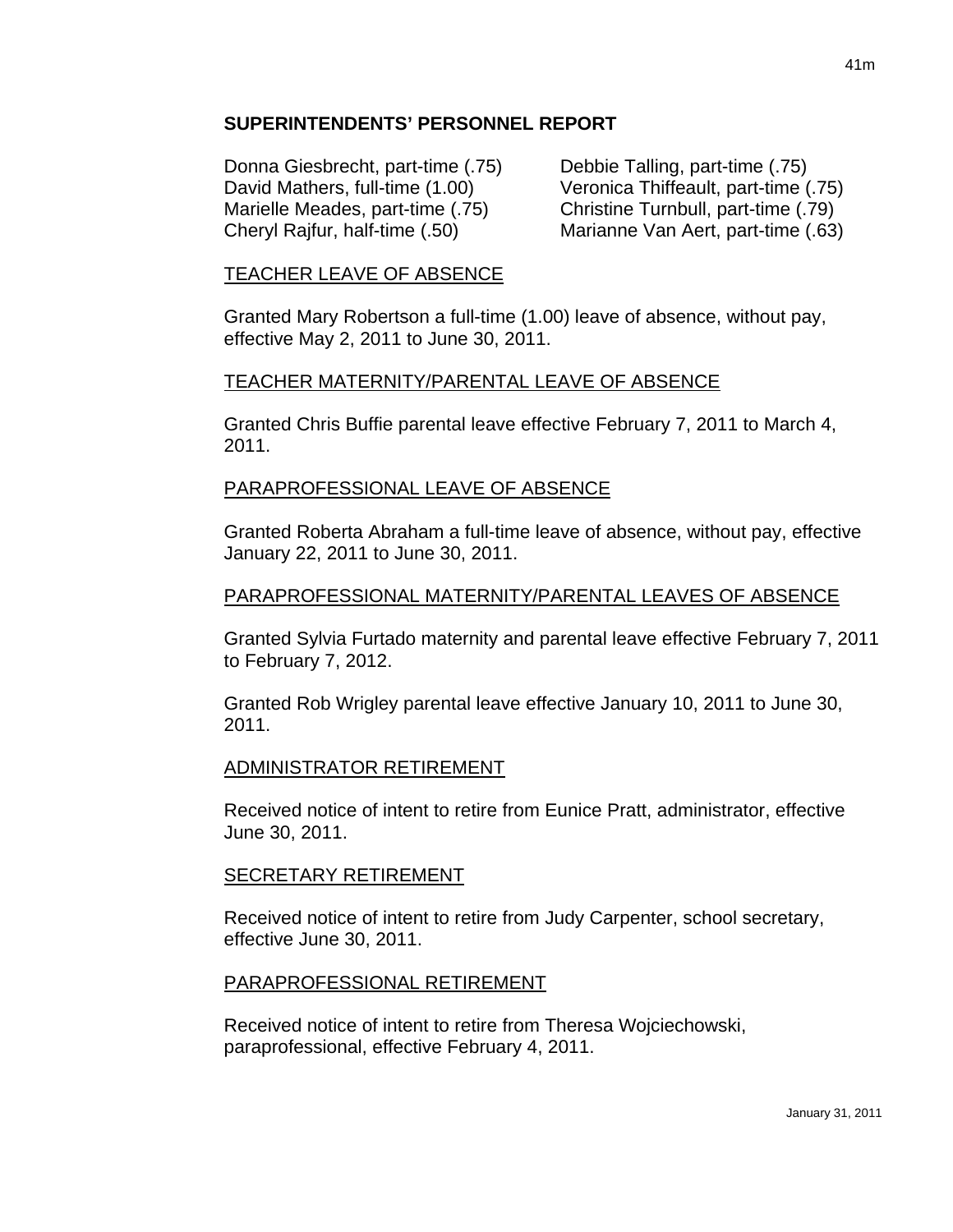#### **SUPERINTENDENTS' REPORT**

**Personnel Matters.** 

## **11-057 – Transportation Fees for the 2011-2012 School Year**

Dela Cruz / Sarbit

Approved that the 2011/12 Transportation Fees for non-eligible students be as follows:

- \$430 for Grades K-5 students.
- \$480 for Grades 6-8 students.
- \$510 for Grades 9-12 students.

That the fee for families with more than one child, Kindergarten to Grade 8, riding the bus be reduced by \$100 for the second child and that the maximum family fees be set as follows:

- \$760 for two or more K-5.
- \$810 for one K-5 and one 6-8.
- \$860 for two or more Grades 6-8.
- \$840 for one K-5 and one Grades 9-12.
- \$890 for one Grades 6-8 and one Grades 9-12.
- \$1,020 for two or more grades 9-12. **Carried**

### **11-058 – 2011-2012 School Bus Purchase Agreement**

Juan / Dabee

Approved that the Board sign the Non-Participation Agreement provided by Manitoba Education, opting out of the Central Tender Process for the 2011- 2012 school bus purchase. **Carried**

# **11-059 – Rescind Motion 10B-030 Proposed Terms and Conditions for Lease Agreement between the City & SOSD**

Jaworski \ Ploszay

Approved that the Board rescind the November 29, 2010 Motion No. 10B-030 approving the Proposed Terms & Conditions for a Lease Agreement between the City of Winnipeg and Seven Oaks School Division, for a portion of Adsum Park for a running track and football field at Maples Collegiate.

**Carried**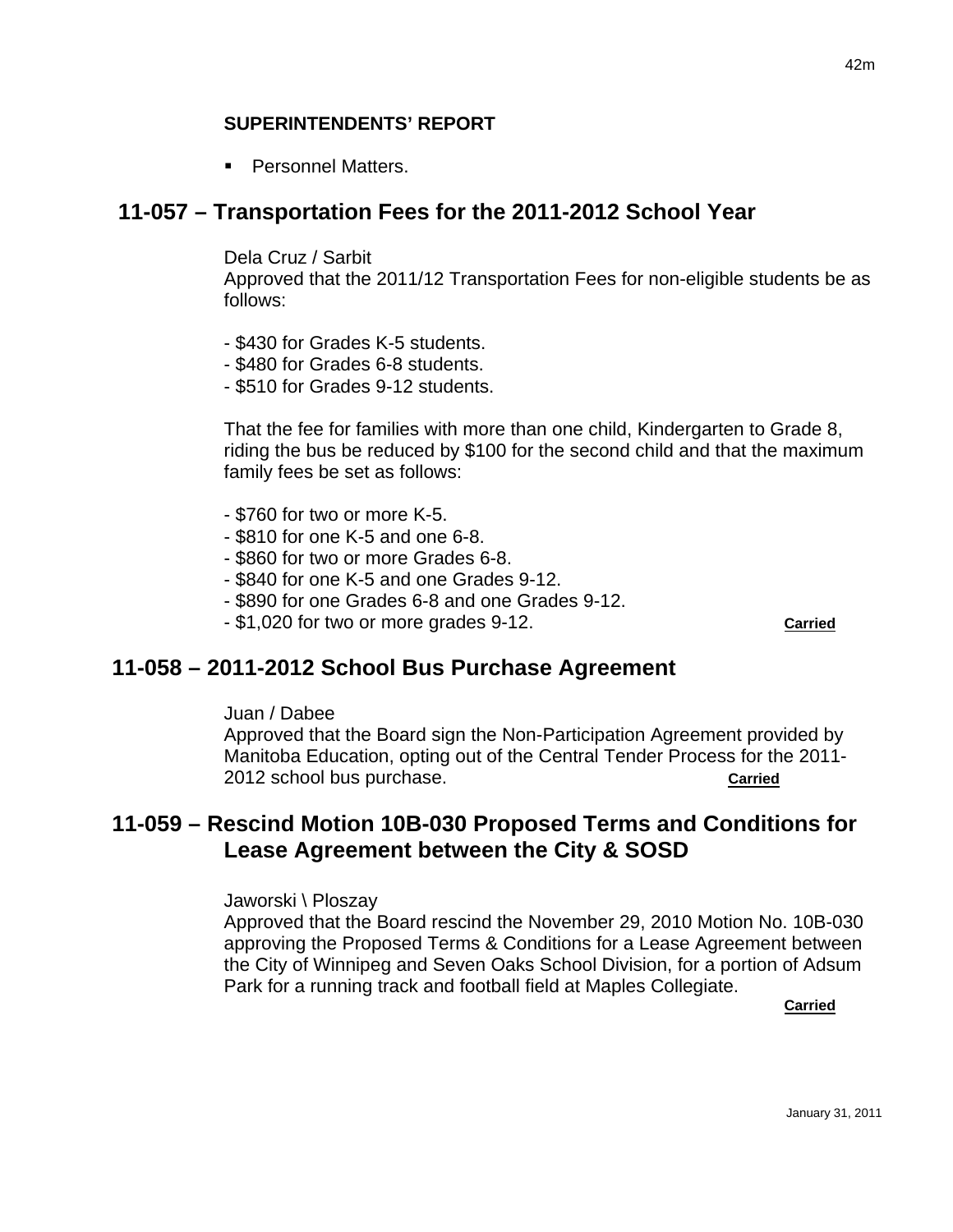# **11-060 – Proposed Terms & Conditions for Lease Agreement between the City and Seven Oaks School Division**

Sarbit / Juan

Approved that the Proposed Terms & Conditions with revised Plan No.12641/3 (to reduce the size of the leased area) for a Lease Agreement between the City of Winnipeg and Seven Oaks School Division for a portion of Adsum Park for the running track and athletic field at Maples Collegiate be approved.

**Carried**

# **11-062 – Garden City Collegiate 50th Anniversary**

Sawka / Dela Cruz Approved that the Board purchase a full page ad in the Garden City Collegiate Reunion Program (\$200) bringing greetings from the Board of Trustees.

**Carried**

#### **CONSENT AGENDA**

### **11-063 – Consent Agenda**

Dela Cruz / Sawka That the Consent Agenda be approved. That the Consent Agenda be approved.

#### **CONSENT AGENDA**

Number Ten Architectural Group Invoice No. 8704

Invoice No. 8704 for the Garden City Collegiate West Grooming Room and Elevator project in the amount of \$1,545.53 be paid to Number Ten Architectural Group.

Number Ten Architectural Group Invoice No. 8831

Invoice No. 8831 for the Garden City Collegiate West Grooming Room and Elevator project in the amount of \$3,086.41 be paid to Number Ten Architectural Group.

#### Park West Projects Ltd. Certificate of Payment No. 5

Certificate of Payment No. 5 for the Garden City Collegiate West Grooming Room and Elevator project in the amount of \$89,821.65 be paid to Park West Projects Ltd.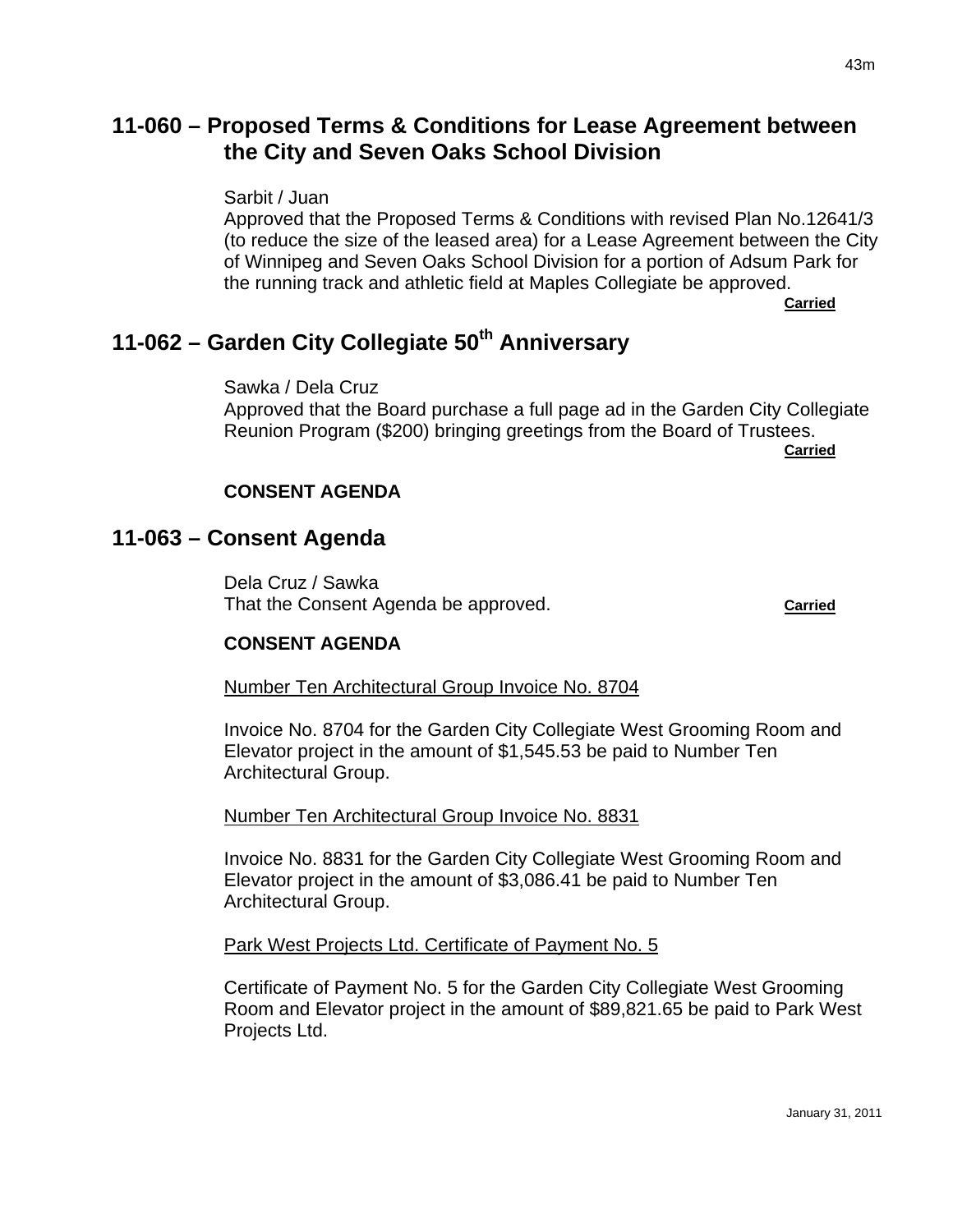### **CONSENT AGENDA**

#### Statutory Holdback on Park West Projects Certificate of Payment No. 5

7-1/2% Statutory Holdback on Certificate of Payment No. 5 for the Garden City Collegiate West Grooming Room and Elevator project in the amount of \$6,936.04 be paid to the SOSD/Park West 425 GCCI Elevator Grooming Room account.

#### Randall Plumbing & Heating Ltd. Certificate of Payment No. 6

Certificate of Payment No. 6 for the Garden City Collegiate West HVAC project in the amount of \$100,006.93 be paid to Randall Plumbing & Heating Ltd.

#### Statutory Holdback on Randall Plumbing & Heating Certificate of Payment No. 6

That 7-1/2% Statutory Holdback on Certificate of Payment No. 6 for the Garden City Collegiate West HVAC project in the amount of \$7,239.88 be paid to the SOSD/Randall Plumbing 433 Garden City Collegiate West HVAC account.

#### Von Ast Construction (2003) Inc. Certificate of Payment No. 5

Certificate of Payment No. 5 for the Riverbend Modular and Link in the amount of \$168,944.41 be paid to Von Ast Construction (2003) Inc.

### Statutory Holdback on Von Ast Construction (2003) Inc. Certificate of Payment No. 5

7-1/2% Statutory Holdback on Certificate of Payment No. 5 for the Riverbend Modular and Link in the amount of \$13,045.90 be paid to the SOSD/Von Ast Construction - Riverbend Modular and Link 426 account.

### **POLICY COMMITTEE**

# **11-064 – Policy GA – Workplace Safety and Health**

Jaworski / Juan

That revised Policy GA - Workplace Safety and Health be approved for inclusion in the Policy Manual. **Carried**

# **11-065 – Policy GAEA – Respectful Workplace Policy**

Ploszay / Jaworski That Revised Policy GAEA - Respectful Workplace be approved for inclusion in the Policy Manual. **Carried**

January 31, 2011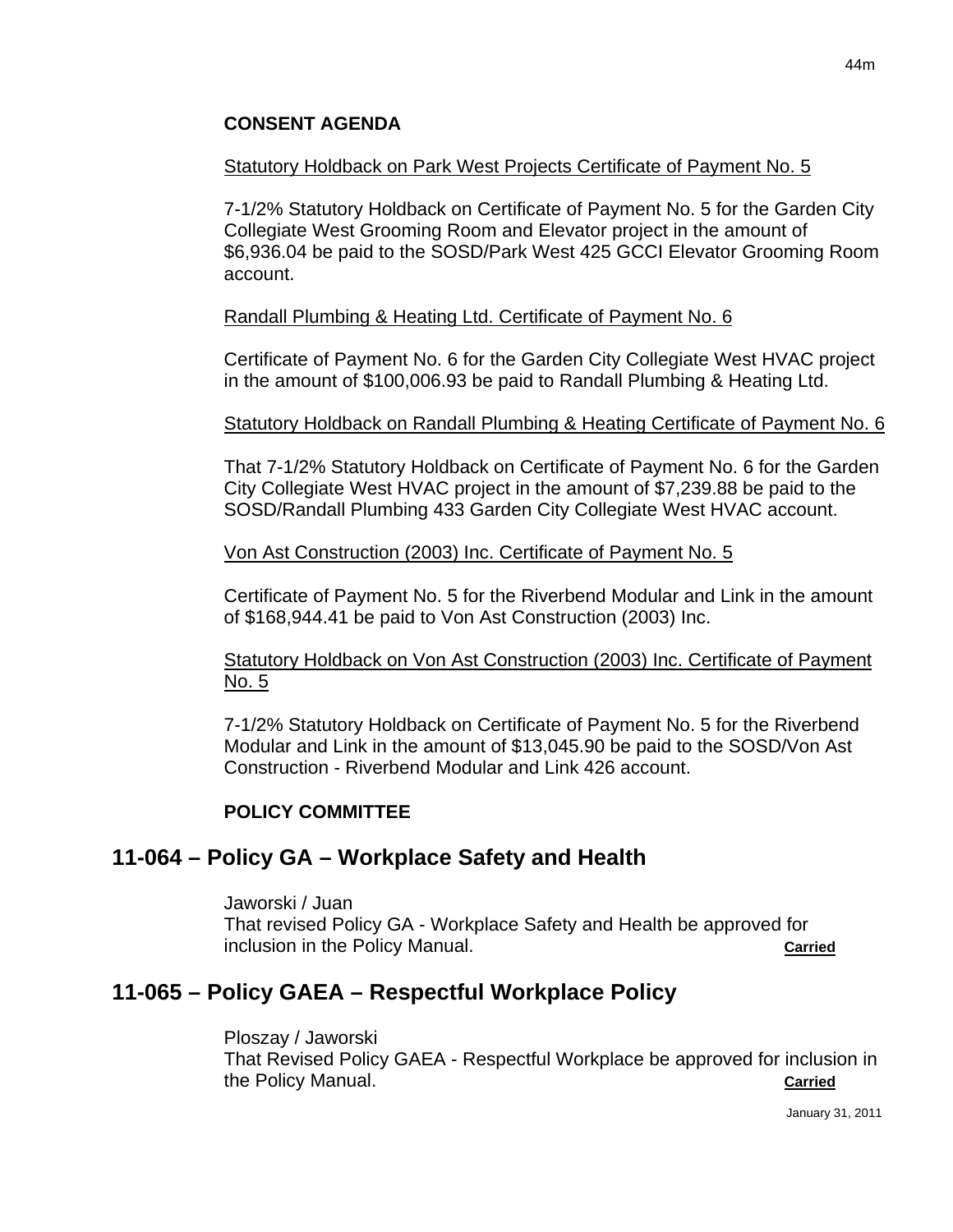#### **POLICY COMMITTEE**

## **11-066 – Policy GAB – Hazard Identification and Control Plan**

Ploszay / Jaworski

That Policy GAB - Hazard Identification and Control Plan be approved for inclusion in the Policy Manual. **Carried Carried** 

# **11-067 – Policy GAH – Plan for Training Workers and Supervisors in Safe Work Practices and Procedures**

Juan / Ploszay That Policy GAH - Plan for Training Workers and Supervisors in Safe Work Practices and Procedures be approved for inclusion in the Policy Manual. *Carried* 

# **11-068 – Policy GAK – Workplace Safety and Health Program Evaluation**

#### Jaworski / Ploszay

That Policy GAK - Workplace Safety and Health Program Evaluation be approved for inclusion in the Policy Manual. **Carried**

### **CORRESPONDENCE**

- Nancy Allan, Minister of Education: Common non-instruction days for all schools within each school division.
- MASS letter to Minister Ashton Traffic within School Zones: Letter from Paul Cuthbert, President, MASS to Honourable Steve Ashton, Minister of Infrastructure and Transportation, regarding traffic safety in school zones.
- David Palubeski, Lombard North Group: Summary of outstanding payments due from the Macdonald/Geal lands.
- Workers Compensation Rate Survey 2011.
- Tim Austin, City of Winnipeg Assessment and Taxation Department: 2011 Notice of Tax Requirements due by March 15, 2011.
- Jamie Krutkevich Slight, SOTA President: Personal Leave.
- Peter Obendoerfer, President, Manitoba Middle Years Association: Use of Edmund Partridge Community School for SAG 2011 for Middle Years Professional Development.
- **MSBA e-bulletin January 26, 2011.**
- **MSBA Long Service Trustee Award: Nomination of Richard Sawka for the** 2011 Long Service Trustee Award.
- Nancy Allan, Minister of Education: Working group to look at options to improve school bus safety.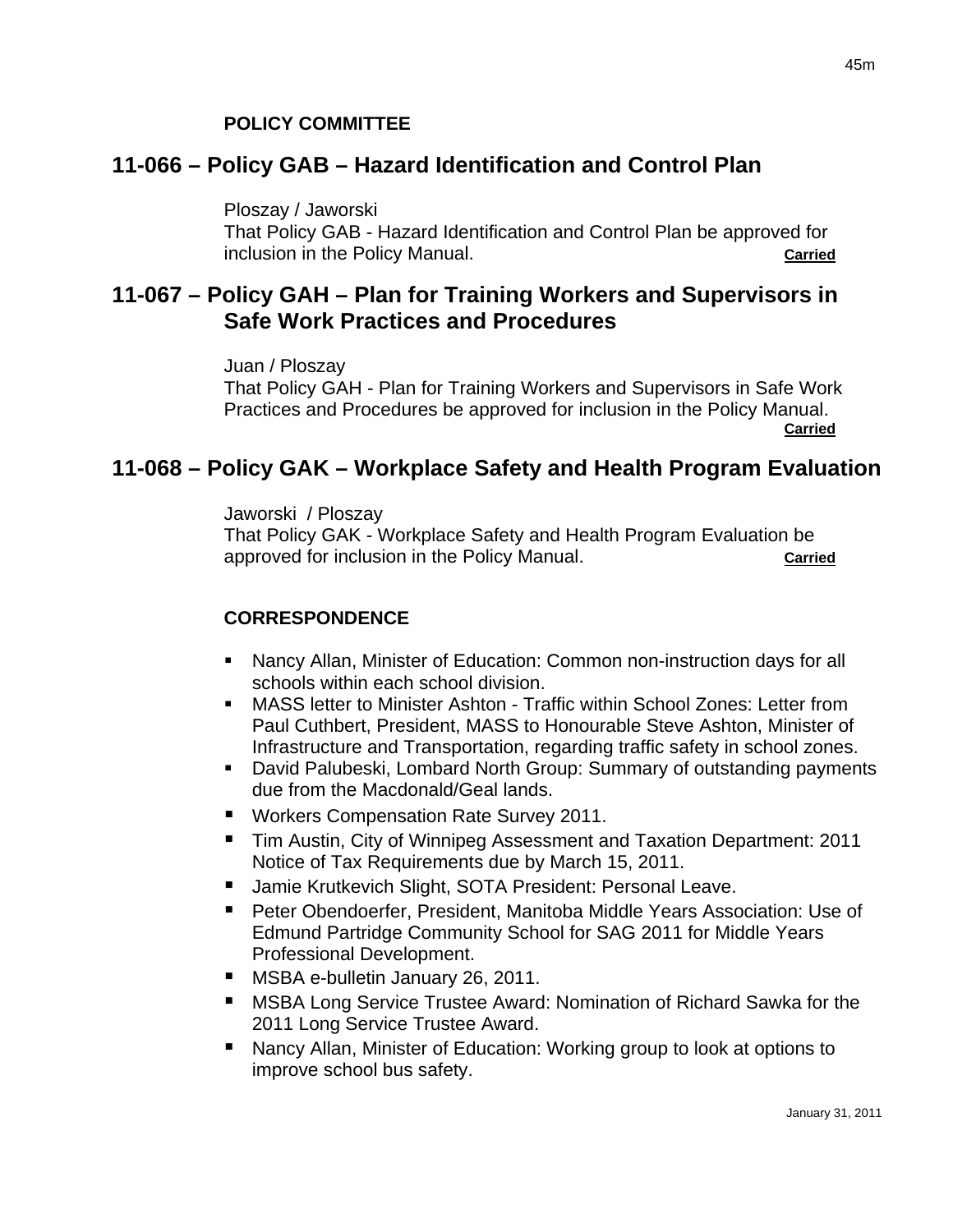## **CORRESPONDENCE**

- Cliff Meder, Director of Operations, Seven Oaks School Division: Tenders for the West St. Paul School Grooming Room.
- Cliff Meder & Jamie Krutkevich-Slight, Co-Chairs, Workplace Safety & Health Committee: Letter of commendation to the Automotive Shop at Maples Collegiate.
- **Eunice Pratt, Principal, Victory School: Intent to retire at the end of the** 2010-2011 school year and a thank you to the Board and Superintendents' Team for the opportunities and support over the years.
- Jamie Krutkevich Slight, SOTA President: Block Funding Pilot Project.
- Nancy Allan, Minister of Education: Low Cost Bike Helmet Initiative.
- Saskatchewan School Boards Association: Job Bulletin Executive Director / CEO.
- Nancy Allan, Minister of Education: Music Month Celebrating Music in Manitoba Schools - April 2011.
- 2011-2012 Funding Announcement.
- MSBA School Board Leadership: Presentation: Preserving Local Voice in Public Education Matters, January 2011.

# **11-069 – Moved to Committee of the Whole at 8:15 p.m.**

Sawka / Sarbit

That the Board here returned to the Committee of the Whole at 8:15 p.m.

**Carried**

- Personnel Matters.
- Ken Spencer Award Met School.
- **2011-2012 Budget.**
- Capital Needs.
- **Block Funding Pilot Project.**
- **Margaret Park Hebrew Bilingual Program.**
- **Sunny Mountain Day Care.**
- **MSBA Trustee Indemnity Survey.**
- **Personal Leave.**
- **Police Officers in Schools.**
- **Funded Students.**
- A.E. Wright Teacher Supports.